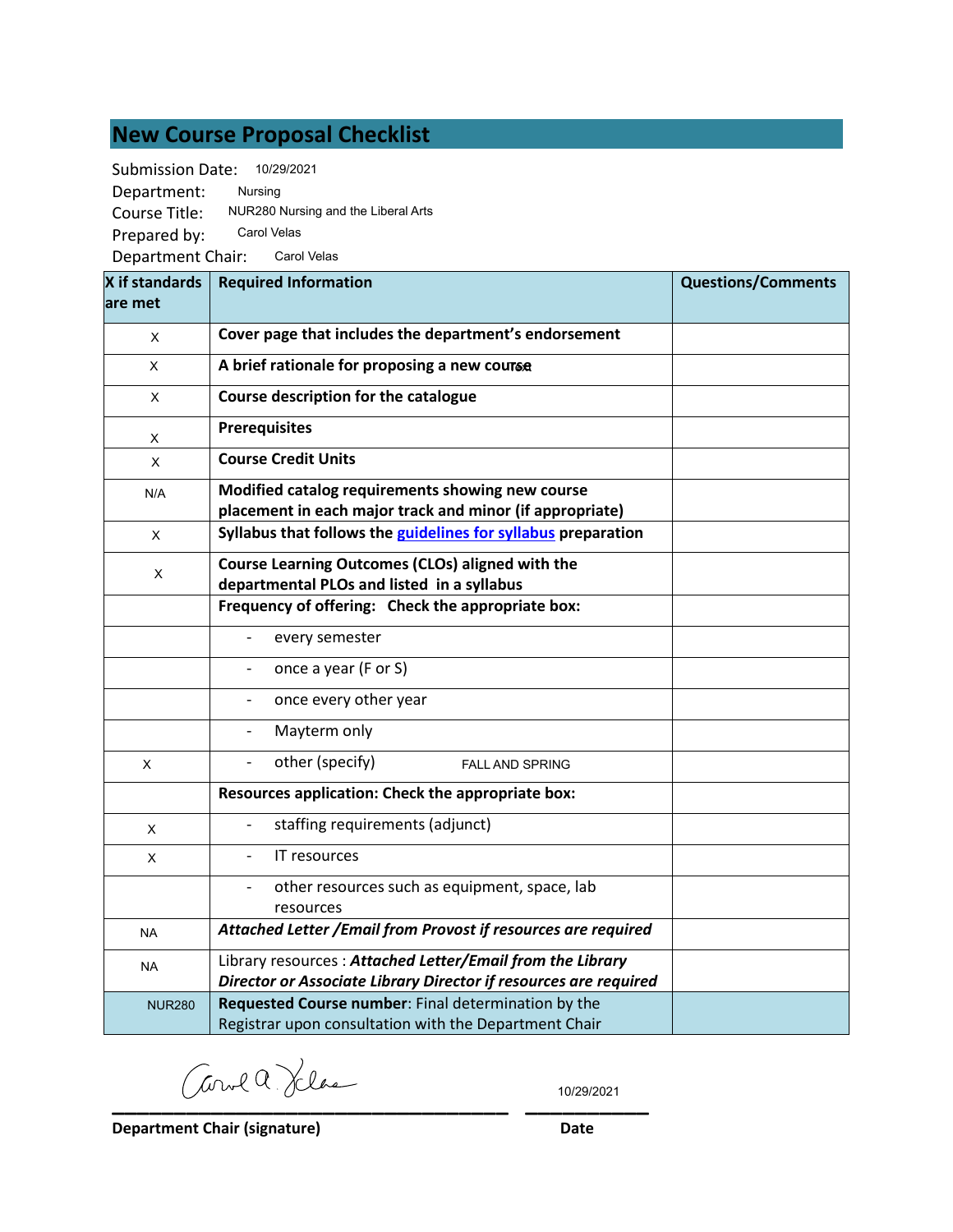# WESTMONT



#### **To: Academic Senate From: Department of Nursing-ABSN Program Subject: Proposal for new course, NUR280 Nursing and the Liberal Arts Date: November 1, 2021**

The Accelerated Bachelor of Science in Nursing program is a new program at Westmont College. This is a second bachelor degree program with an accelerated prelicensure nursing curriculum. The program is 4 semesters of 16 weeks each. Nursing courses include concurrent theory and clinical courses.

# **New course**

NUR280 Nursing and the Liberal Arts is a 2-unit course placed in the third semester. We are proposing this course so students see how their nursing practice will be enriched or informed by a variety of liberal arts topics. Topics include genetics, nature versus nurture, population genetics, the effects of race and ethnicity, genomics and bioinformatics, genetics profiling, pharmacogenetics, and genetic therapies.

The attached syllabus enumerates the Course Learning Outcomes and includes the mapping of Institutional Learning Outcomes to Program Learning Outcomes.

The course will be offered two times per year in varying semesters as the program admits two cohorts of students. Because this is a new course and a new program it will require new staff and IT resources.

This course is part of the required curriculum for the Bachelor of Science in Nursing Program. The placement of this course in the curriculum is permanent in the third semester.

# **Westmont catalog course description**

Nursing is a multidisciplinary field which has been long recognized to rely on the natural sciences, behavioral science, and social sciences. More recently, the field of the medical humanities has shown how the classic humanities (English, history, philosophy, religious studies, art, music, and foreign language) can support and inform health care practice. Therefore, nursing can be enriched by disciplines across the entire breadth of the liberal arts. This seminar is designed to illustrate the connections between nursing or health care and one or more areas of the liberal arts. Different seminars will be offered each semester.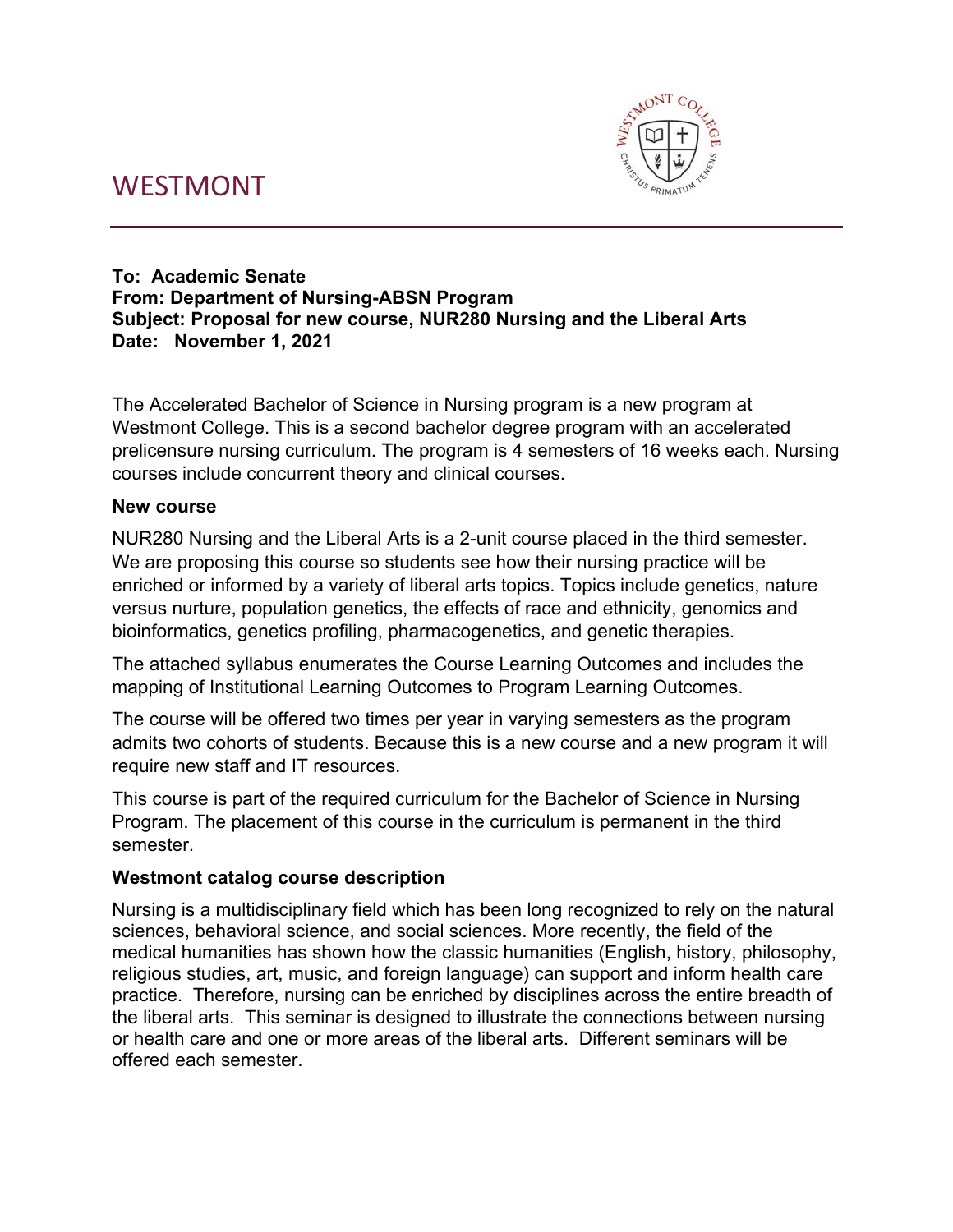

# NUR280 Nursing and the Liberal Arts

2022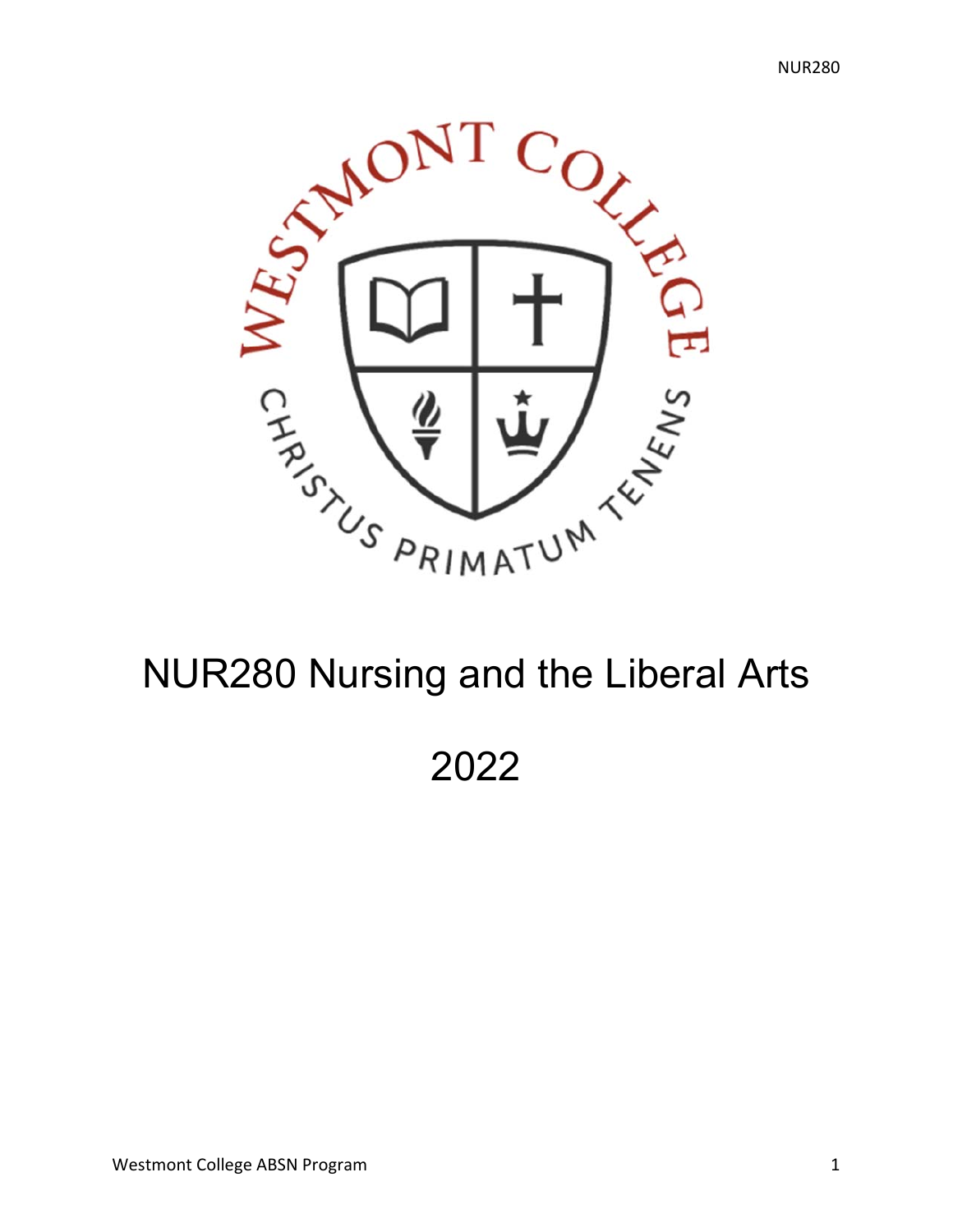# **NUR280 Nursing and the Liberal Arts Seminar Course**

**3units/credits 2 weeks Pre-requisites:** Acceptance into ABSN program **Placement in curriculum: Liberal Arts Course** 

**Time:**TBD **Room:** Westmont Downtown

**Course Faculty:** Dr. Eileen McQuade **Faculty office:** Provost's Office in Kerrwood **Faculty email:** mcquade@westmont.edu **Faculty phone:** 805-565-6117 **Faculty office hours:** Monday11:00-noon, Wednesday 11:00-noon, or by appointment

#### **I. Seminar Description:**

Nursing is a multidisciplinary field which has been long recognized to rely on the natural sciences, behavioral science, and social sciences. More recently, the field of the medical humanities has shown how the classic humanities (English, history, philosophy, religious studies, art, music, and foreign language) can support and inform health care practice. Therefore, nursing can be enriched by disciplines across the entire breadth of the liberal arts. This seminar is designed to illustrate the connections between nursing or health care and one or more areas of the liberal arts. Different seminars will be offered each semester.

The topic of this particular course is focused on genetics and how it is rapidly changing health care practice. We will review the basics of human genetics and what genes can and cannot tell us about our health. Genomics and the power of "big data" will also be explored. We will then shift to exploring how the genetic variants a patient has can inform diagnosis and treatment. This course will include a field trip to the Ridley-Tree Cancer Center and discussions with genetics counselors.

# **ABSN Program Mission**

Prepares faithful servant leaders to provide compassionate, patient-centered and family supported safe quality care for diverse populations and communities across the lifespan and in all care settings.

# **Course Learning Outcomes (CLO)**

1. Students can articulate how their nursing practice will be enriched or informed by the topic of the seminar.

2. Students understand the foundational principles in human genetics and can describe its contribution to precision medicine.

3. Students can appropriately analyze genetic information to identify the clinically relevant information and use it to develop a health care plan.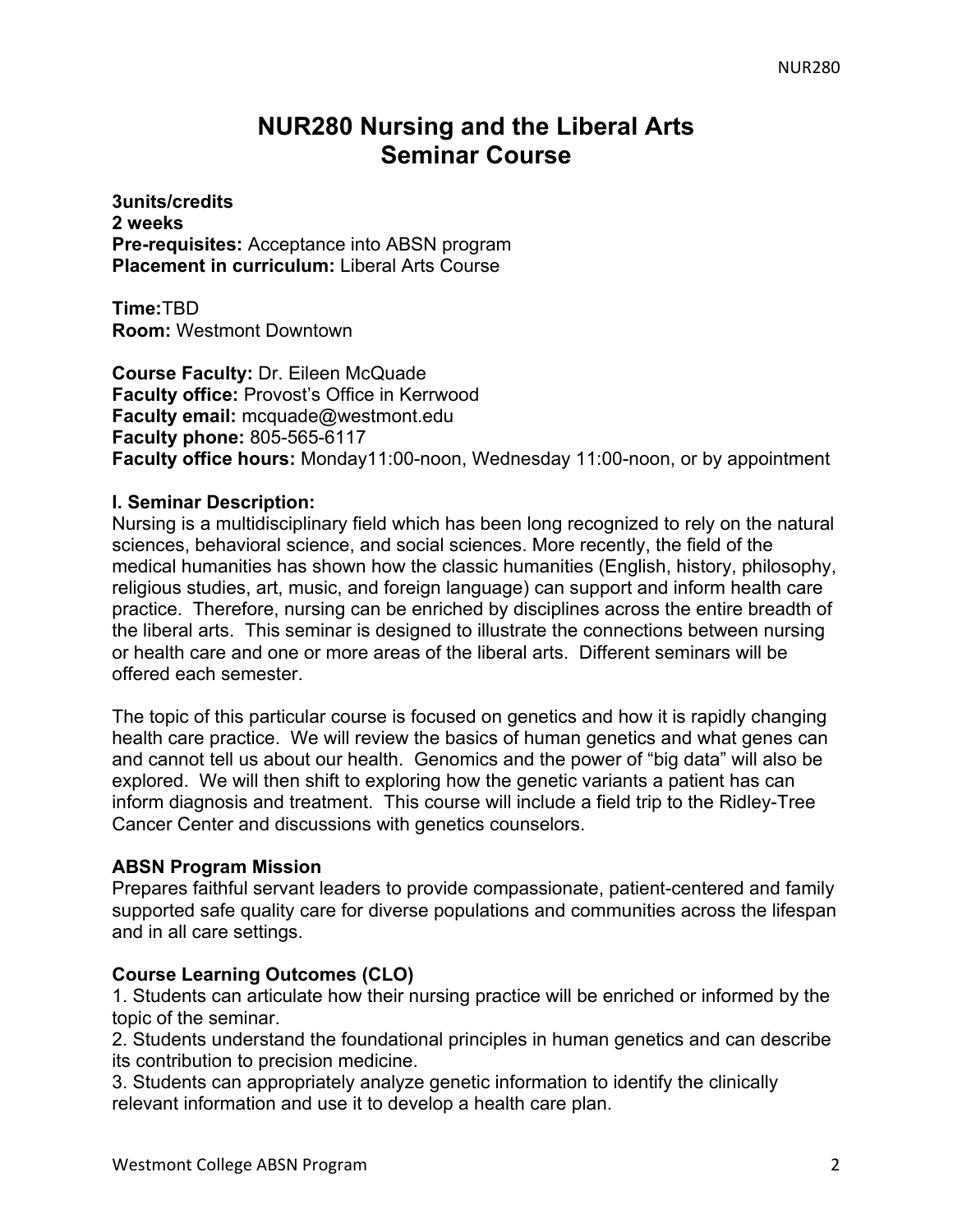4. Students will be able to use ethical frameworks to make judgements about case studies in genetic screening and genetic modification.

# **ILO and PLO Alignment Table**

| <b>Number</b>  | <b>Institutional Learning Outcomes</b>                                                                                                                                                                                                                                                      | <b>Program Learning Outcomes</b>                                                                                                                                                                                                                                                                                                                                                                                                                                                                                                                                    |
|----------------|---------------------------------------------------------------------------------------------------------------------------------------------------------------------------------------------------------------------------------------------------------------------------------------------|---------------------------------------------------------------------------------------------------------------------------------------------------------------------------------------------------------------------------------------------------------------------------------------------------------------------------------------------------------------------------------------------------------------------------------------------------------------------------------------------------------------------------------------------------------------------|
| 1              | <b>Christian Understanding, practices,</b><br>and affections<br>The graduate will demonstrate literacy<br>in biblical and orthodox Christian faith<br>(Christian Understanding).<br>The graduate will demonstrate<br>faithfulness in Christian service<br>(Christian Practices/ Affections) | 1. Exhibit Christian character and<br>servant leadership while caring for<br>a diverse population in<br>communities across state,<br>national, and global settings.                                                                                                                                                                                                                                                                                                                                                                                                 |
| $\overline{2}$ | <b>Global Awareness</b><br>The graduate will analyze global<br>patterns from at least two different<br>perspectives (social, cultural,<br>economic, political, religious,<br>technological or educational) (Global<br><b>Awareness)</b>                                                     | 6. Advocate for healthcare policies<br>for the underserved, vulnerable<br>populations to ensure equity with<br>access to care for prevention,<br>remedial, supportive, and<br>rehabilitative nursing care<br>regionally, nationally, and globally.                                                                                                                                                                                                                                                                                                                  |
| 3              | <b>Diversity</b><br>The graduate will effectively analyze<br>topics and human experiences using<br>categories such as race, ethnicity,<br>gender, sexuality, socio-economic<br>status, and disability with respect to a<br>biblical vision of human flourishing<br>(Diversity)              | 1. Exhibit Christian character and<br>servant leadership while caring for<br>a diverse population in<br>communities across state,<br>national, and global settings.<br>3. Create patient education plans<br>that are culturally specific to the<br>patient and that incorporate the<br>family support system.<br>6. Advocate for healthcare policies<br>for the underserved, vulnerable<br>populations to ensure equity with<br>access to care for prevention,<br>remedial, supportive, and<br>rehabilitative nursing care<br>regionally, nationally, and globally. |
| 4              | <b>Communication (Written and Oral)</b>                                                                                                                                                                                                                                                     | 3. Create patient education plans<br>that are culturally specific to the                                                                                                                                                                                                                                                                                                                                                                                                                                                                                            |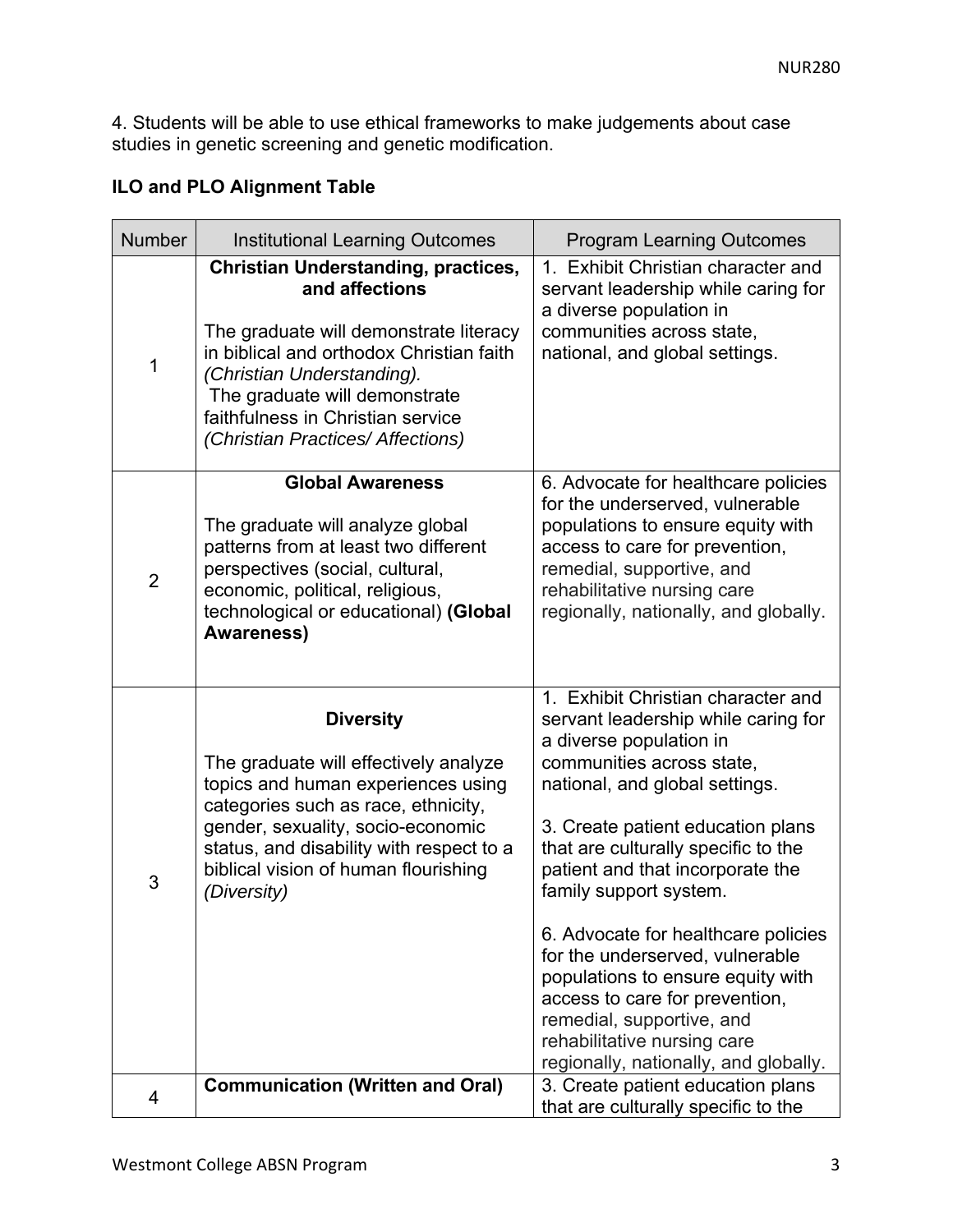| <b>Number</b> | <b>Institutional Learning Outcomes</b>                                                                                                                                                                                                                                                                                       | <b>Program Learning Outcomes</b>                                                                                                                                                                                                                                                                                   |
|---------------|------------------------------------------------------------------------------------------------------------------------------------------------------------------------------------------------------------------------------------------------------------------------------------------------------------------------------|--------------------------------------------------------------------------------------------------------------------------------------------------------------------------------------------------------------------------------------------------------------------------------------------------------------------|
|               | The graduate will write effectively in<br>various contexts (Competence in<br><b>Written Communication)</b><br>The graduate will effectively                                                                                                                                                                                  | patient and that incorporate the<br>family support system.<br>4. Communicate effectively with                                                                                                                                                                                                                      |
|               | communicate orally in various contexts<br>(Competence in Oral Communication)                                                                                                                                                                                                                                                 | the interprofessional team to<br>ensure a wholistic approach to<br>patient-centered care.                                                                                                                                                                                                                          |
| 5             | <b>Critical thinking/Quantitative</b><br>Reasoning<br>The graduate accurately evaluate the<br>strength of evidence in support of a<br>claim (Critical Thinking)<br>The graduate applies relevant<br>scientific, mathematical and logical<br>methods to analyze and solve<br>problems effectively (Quantitative<br>Reasoning) | 2. Evidence-based best practices,<br>critical thinking, and clinical<br>reasoning, inform clinical<br>judgement for the provision of<br>patient-centered, safe, quality<br>care.                                                                                                                                   |
| 6             | <b>Information Literacy</b><br>The graduate will identify, evaluate,<br>and integrate sources effectively and<br>ethically in various contexts<br>(Information Literacy)                                                                                                                                                     | 4. Communicate effectively with<br>the interprofessional team to<br>ensure a wholistic approach to<br>patient-centered care.<br>5. Continue inquisitive learning by<br>using the Electronic Medical<br>Record and Informatics to meet<br>quality metrics in a variety of<br>healthcare and geographic<br>settings. |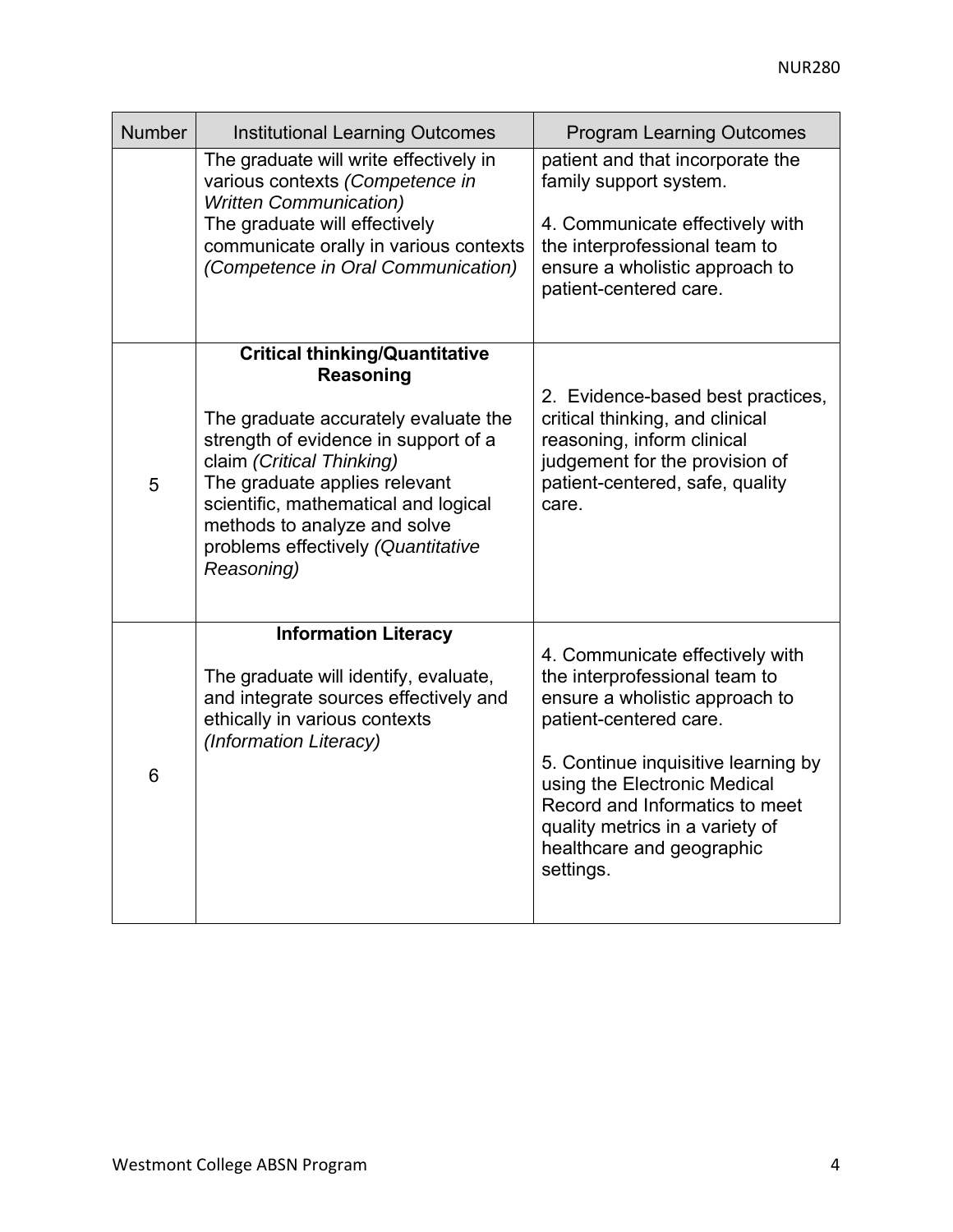| <b>Course Learning Outcomes</b>                                                                                                                                  | <b>Assignments</b>                                            | <b>Alignment to:</b>                                     |                                                                 |  |
|------------------------------------------------------------------------------------------------------------------------------------------------------------------|---------------------------------------------------------------|----------------------------------------------------------|-----------------------------------------------------------------|--|
|                                                                                                                                                                  | that will be<br>used to<br>assess<br>outcomes                 | <b>Nursing</b><br>Program<br>Learning<br><b>Outcomes</b> | Westmont<br><b>Institutional</b><br>Learning<br><b>Outcomes</b> |  |
| 1.) Students can articulate how their<br>nursing practice will be enriched or<br>informed by the topic of the<br>seminar.                                        | Nursing and<br>the Liberal<br><b>Arts Reflection</b><br>Essay |                                                          |                                                                 |  |
| 2.) Students understand the<br>foundational principles in human<br>genetics and can describe its<br>contribution to precision medicine.                          | Exams,<br>Quizzes                                             |                                                          |                                                                 |  |
| 3.) Students can appropriately<br>analyze genetic information to<br>identify the clinically relevant<br>information and use it to develop a<br>health care plan. | <b>Genetic Profile</b><br>Project                             |                                                          | Critical<br>Thinking;<br>Information<br>Literacy                |  |
| 4.) Students will be able to use<br>ethical frameworks to make<br>judgements about case studies in<br>genetic screening and genetic<br>modification.             | Essay on<br>Exam                                              |                                                          | Christian<br>Understanding,<br>Practices, and<br>Affection      |  |
| <b>Course Learning Outcomes</b>                                                                                                                                  | <b>Assignments</b>                                            | <b>Alignment to:</b>                                     |                                                                 |  |
|                                                                                                                                                                  | that will be<br>used to<br>assess<br>outcomes                 | <b>Nursing</b><br>Program<br>Learning<br><b>Outcomes</b> | Westmont<br><b>Institutional</b><br>Learning<br><b>Outcomes</b> |  |
| 1.) Students can articulate how their<br>nursing practice will be enriched or<br>informed by the topic of the<br>seminar.                                        | Nursing and<br>the Liberal<br><b>Arts Reflection</b><br>Essay |                                                          |                                                                 |  |
| 2.) Students understand the<br>foundational principles in human<br>genetics and can describe its<br>contribution to precision medicine.                          | Exams,<br>Quizzes                                             |                                                          |                                                                 |  |
| 3.) Students can appropriately<br>analyze genetic information to<br>identify the clinically relevant                                                             | <b>Genetic Profile</b><br>Project                             |                                                          | Critical<br>Thinking;<br>Information<br>Literacy                |  |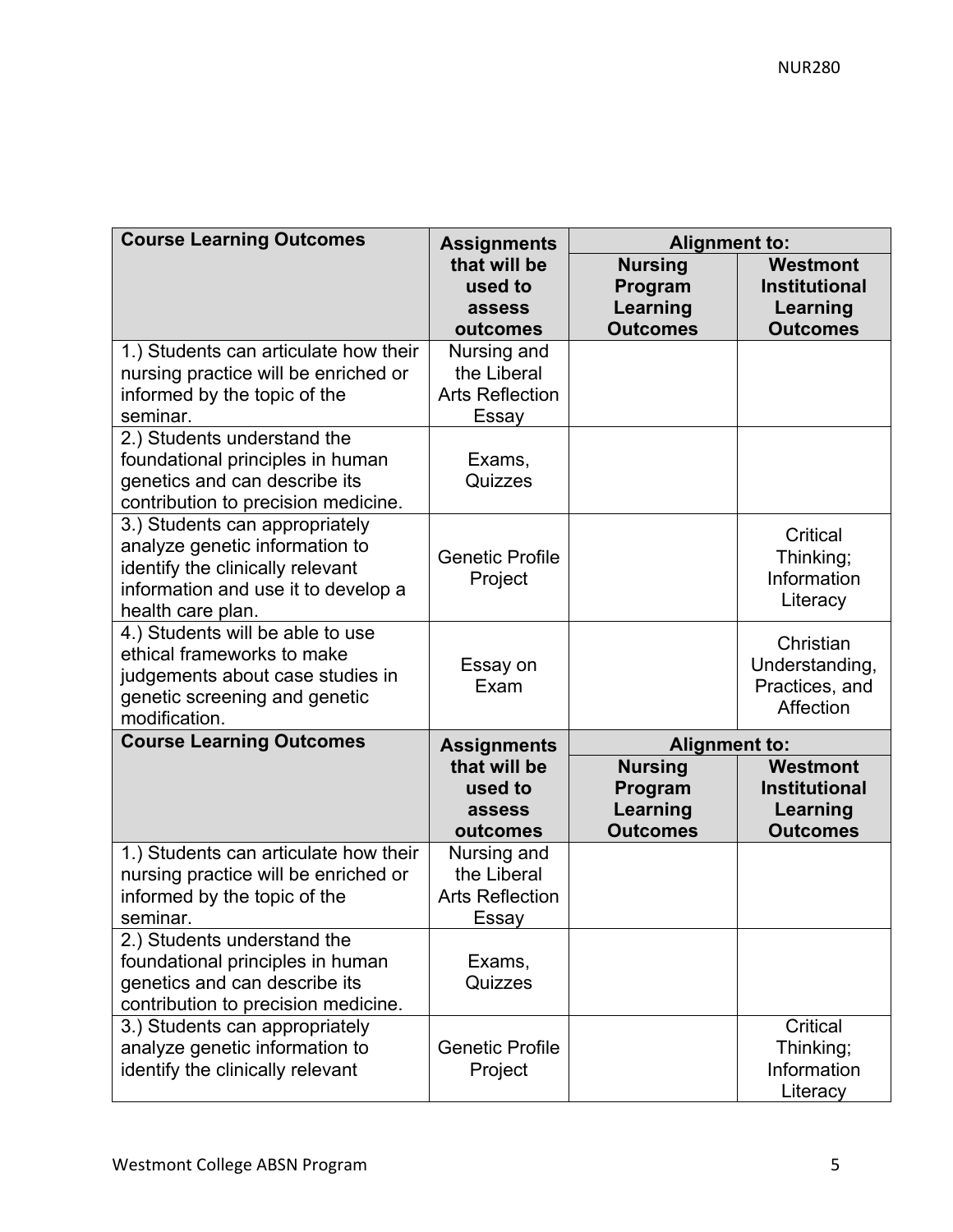| information and use it to develop a<br>health care plan.                                                                                             |                  |                                                            |
|------------------------------------------------------------------------------------------------------------------------------------------------------|------------------|------------------------------------------------------------|
| 4.) Students will be able to use<br>ethical frameworks to make<br>judgements about case studies in<br>genetic screening and genetic<br>modification. | Essay on<br>Exam | Christian<br>Understanding,<br>Practices, and<br>Affection |

#### **Alignment of Course Learning Outcomes to Program and Institutional Learning Outcomes**

#### **Required Textbooks**

The course reader of journal articles and reviews will be provided.

#### **Class Preparation**

In order to fully engage in class time, you must read the assignments. Each time we meet, you will need to bring paper, a writing utensil, your calculator, and your textbook.

#### **Attendance**

Regular attendance is absolutely crucial to success in this course since concepts all build from one another. Missing several class periods in a row will put you at a significant disadvantage.

#### **Academic Integrity**

When students join our college community, they are expected, as apprentice scholars, to search for truth with integrity and accuracy. This quest requires humility about our abilities, respect for the ideas of others, and originality in our thinking. Since Westmont is a Christian community, the integrity of our scholarship is rooted in the integrity of our faith. We seek to be followers of Christ in the classroom, in the library, and at the privacy of our computers. Violations of academic integrity are a serious breach of trust within the Westmont community because they violate the regard for truth essential to genuine learning and Christian consistency. Such deception also hurts those students who do their work with integrity. Violations of Academic Integrity may consist of cheating (the use of unauthorized sources of information on an examination or other assignment), falsification (misrepresentation of facts in any academic project or obligation) or plagiarism (the use of someone else's words or ideas without giving proper credit). Faculty and students should operate in an environment of mutual trust and respect. Faculty will expect students to act in ways consistent with academic integrity. However, for both scholarly and spiritual reasons, cheating, falsification, plagiarism and all other violations of academic integrity will not be tolerated in the Westmont community. Please familiarize yourself with the entire Westmont College Academic Integrity Policy. This document defines different violations of academic integrity and their consequences. It also contains very helpful information on strategies to recognize violations of academic integrity before they occur.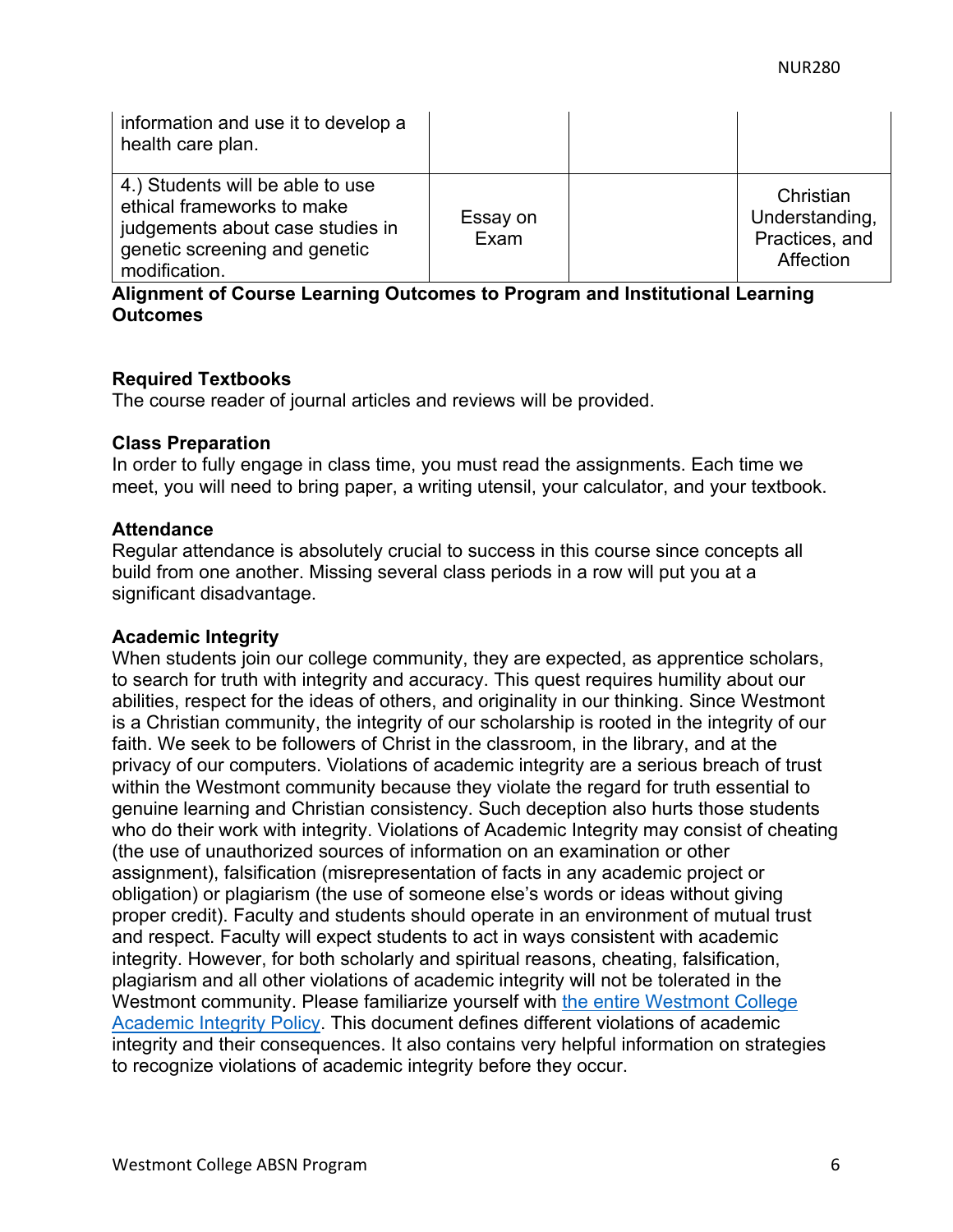*Inclusive Language:* Many women and men no longer find "man," "men," "mankind" acceptable as generic terms. Such language, though once normative in our speaking and writing, now tends increasingly to alienate a substantial group of people. In light of this reality, students are expected to use gender inclusive language for all assignments whenever appropriate; for example, when referring to a human being in the generic sense, use "humans, human being, humanity, humankind, or people" instead of "man, men, or mankind"; other cases (possessive, objective, or predicate) should follow the practice accordingly (e.g., his or her, one's, their).

#### **Support Services**

**Office hours.** If you would like individual assistance from me in order to understand the course material or to prepare to take an exam or to write an essay, please see me during my office hours at a time I have regularly scheduled for that purpose or at a time the two of us agree on if you cannot see me during a scheduled office hour. Also, please feel free to drop by my office during my office ours (or at a pre-arranged time) for conversation, whether about the course material or any other topic you would like to discuss with me. My office hours this semester are: Mondays, Tuesdays, Wednesdays, and Thursdays 3:15 p.m.–4:30 p.m.

*Academic Accommodations.* Students who have been diagnosed with a disability (chronic medical, physical, learning, and/or psychological) are strongly encouraged to contact the Disability Services Office as early as possible to discuss appropriate accommodations for this course. Formal accommodations will only be granted for students whose disabilities have been verified by the Disability Services Office. These accommodations may be necessary to ensure your full participation and the successful completion of this course. For more information, contact Sheri Noble, Director of Disability Services, snoble@westmont.edu, 565-6186, or visit *(*http://www.westmont.edu/\_offices/disability)

*Writers' Corner*, Westmont's writing center, is a creative space where student writers can find friendly "test readers" as they develop projects for professors, employers, and others. Tutors coach and collaborate with students as they mature into more skillful and confident writers. Come visit them in Voskuyl Library 215. Clients with appointments are given first priority; drop-in clients are also welcome. All tutorials are free of charge. Make an appointment here. For more information, visit the writing center website.

#### **II. Course Policies**

#### **Assignment Description:**

# **1.) Nursing and the Liberal Arts Reflection Essay**

You will write a 2-page, single-paged typed essay reflecting on how the contents of this course expanded or challenged your view of nursing, health care, or wellness. The exact prompt will be provided near the end of the course.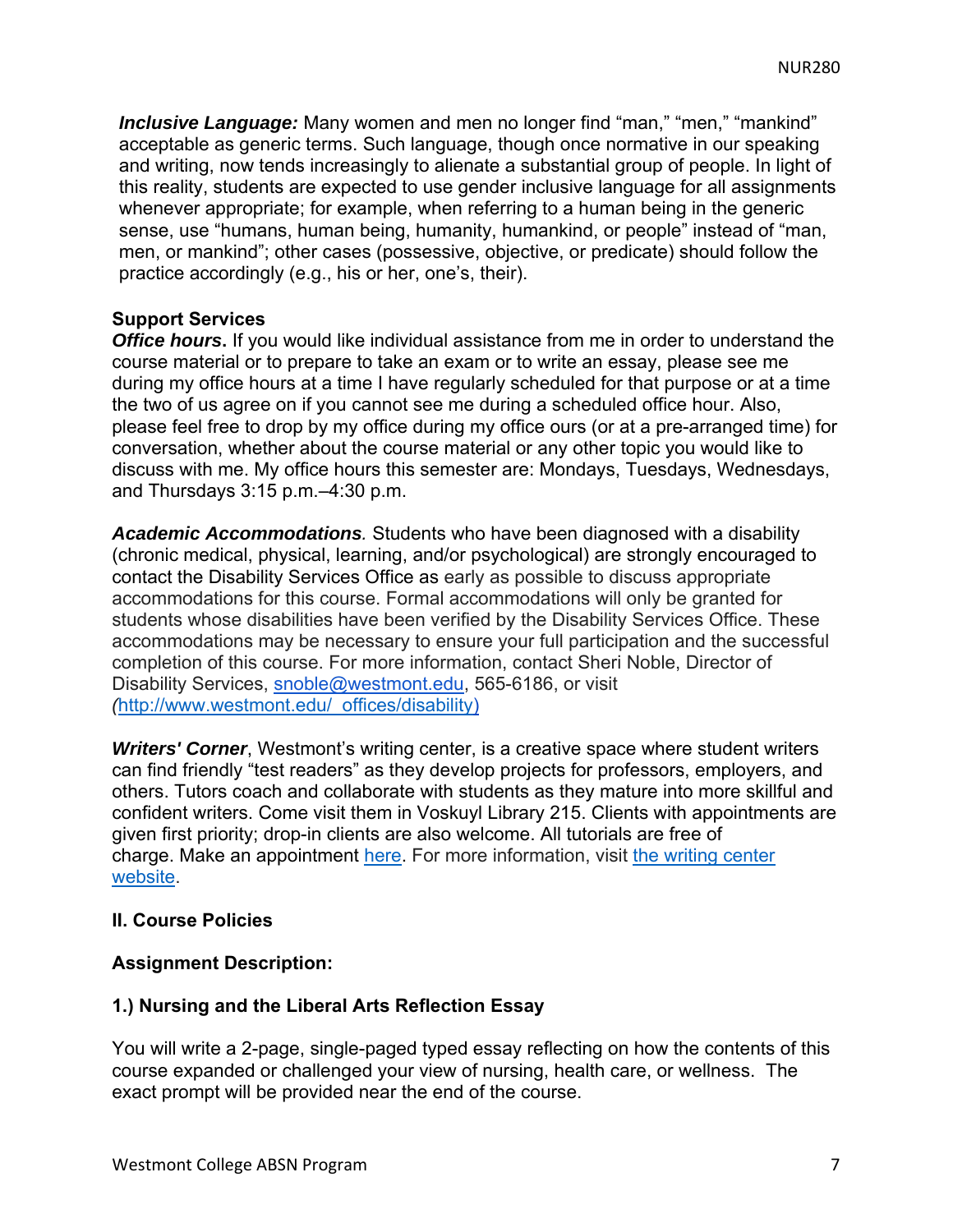# **2.) Quizzes**

A short 5-question quiz will be given in the beginning of each class to review the contents of the previous lecture and related readings.

# **3.) EXAMS**

Two exams will be given, each covering about 3 1/2 lectures. On the exam there will be multiple choice questions, short answer, and possibly a longer essay.

# **4) Genetic Profile Project**

You will be placed in groups of three and given a fictional raw genetic report of a patient along with their intake form assembled by a genetic counselor. You need to summarize the relevant results and formulate a P4 (predictive, preventative, personalized, and participatory) patient plan. Your group will give a presentation on this in the last class.

**Late work:** All work is expected to be handed-in on time during class. Handing in an assignment after class, even if it's on the same day as the class meeting, is considered late. The minimal penalty for late work is an automatic decrement of one-half grade for every day it is late. An unexcused absence for an exam will give you a zero for that assignment. I do grant extensions in cases of extreme illness or family/personal emergency.

# **Grading**

Letter grades are based on the total points you earn. You are encouraged to monitor your progress using the "Grades" function on Canvas.

All assignments and exams will be graded as a percentage and then final grades will be determined by the weightings listed below. The final letter grade for the semester will be assigned as follows: A, 90-100%; B, 80-90%; C, 70-80%; D, 60-70%; F, below 60%. Pluses and minuses will be awarded at my discretion. Class attendance, cooperation with classmates, and effort could all contribute to my decision.

| Exam I                       | 20% |
|------------------------------|-----|
| Exam II                      | 20% |
| Quizzes (lowest grade        | 10% |
| dropped)                     |     |
| Genetic profile project      | 35% |
| Attendance and participation | 10% |
| <b>Reflection Essay</b>      | 5%  |

All **Questions/concerns**: Any questions or concerns regarding any portion of the course can be addressed directly to me. If you believe there is an error on any grade assigned, please ask me within a week of occurrence, and it will be promptly addressed.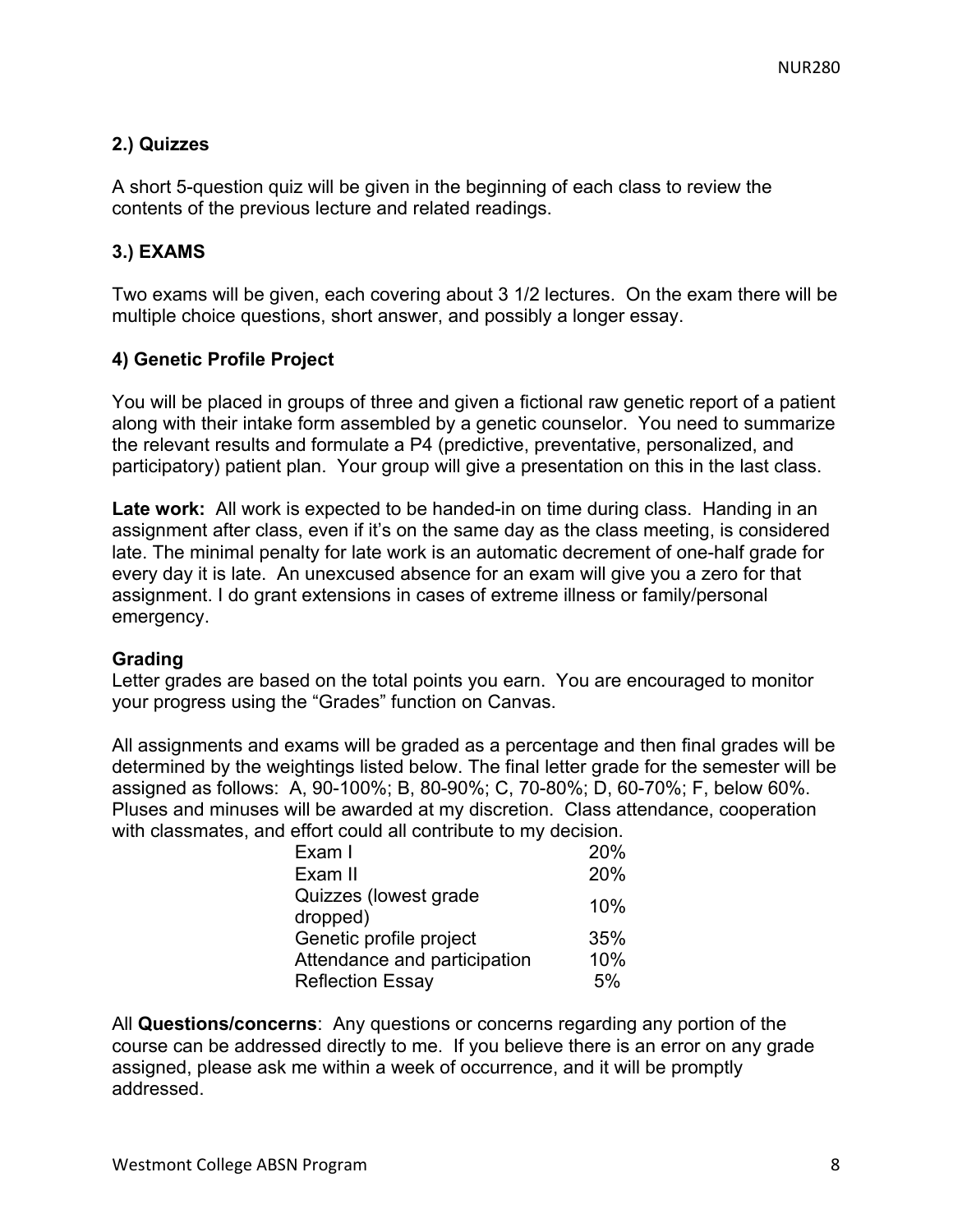# **Grading Scale**

Letter grades will be assigned in the following manner based on points earned on exams, answered discussion questions, presentation / research paper, participation, and attendance (out of 500 total points):

- A 463 points or more
- A– 448-462 points
- B+ 433-447 points
- B 413-432 points
- B– 398-412 points
- C+ 383-397 points
- C 363-382 points
- C– 348-362 points
- D+ 333-347 points
- D 313-332 points
- D– 298-312 points
- F 297 points or less

# **Grading**

Grade points per unit of credit are assigned on the following scale:

- A 4 grade points
- A- 3.7 grade points
- B+ 3.3 grade points
- B 3.0 grade points
- B- 2.7 grade points
- C+ 2.3 grade points
- C 2.0 grade points
- C- 1.7 grade points
- D+ 1.3 grade points
- D 1.0 grade points
- D- 0.7 grade points

P (At least D-) No grade points assigned. Not computed in the grade point average.

F 0 grade points

NC (F) No grade points assigned. Not computed in the grade point average. W No grade points assigned. Not computed in grade point average.

WF No grade points assigned. Not computed in grade point average.

- WP No grade points assigned. Not computed in grade point average.
- WX No grade points assigned. Not computed in grade point average.

Westmont does not compute the units and grades students earned at other colleges in its grade average. (Exception: Courses and grades taken as part of a Westmont offcampus program are posted on the Westmont transcript and will be calculated in the Westmont GPA.)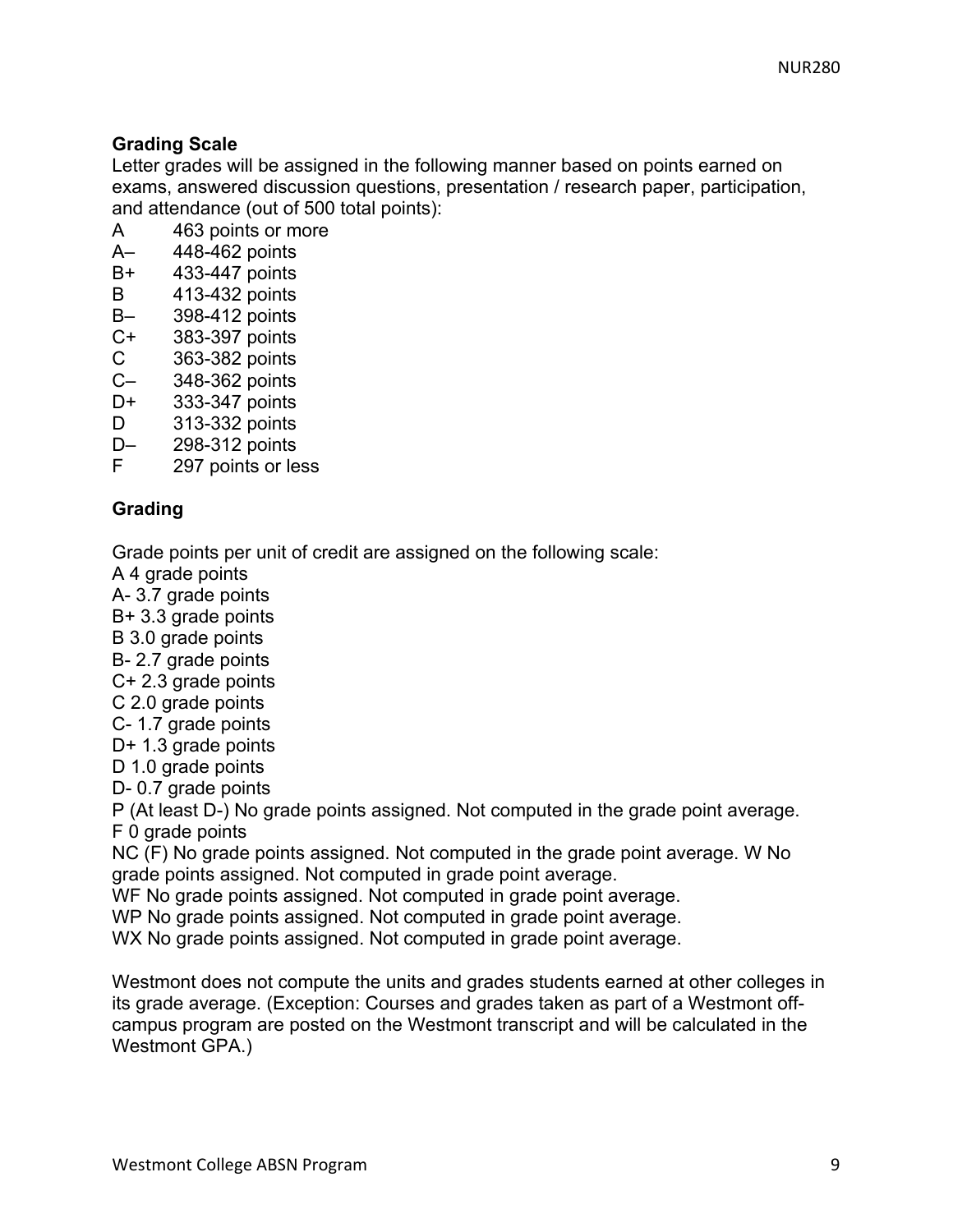Apart from the exceptions identified below, all courses at Westmont are graded using a letter scale (A, B, C, D, F).

Instructor Initiated Exceptions:

1. For pedagogical reasons, an instructor may elect to use P/NC grade reporting in any class not approved for GE credit. It is assumed that the same gradereporting

system will be applied to the entire class.

- 2. With the approval of the General Education Committee, P/NC grade reporting may be used in appropriate, GE-approved courses.
- 3. When P/NC grade reporting is used, the syllabus must reflect this fact. In addition, departments are encouraged to include a notice in the catalog that the course may use P/NC grading.

# **Office of Disability Services**

Students who have been diagnosed with a disability are strongly encouraged to contact the Office of Disability Services as early as possible to discuss appropriate accommodations for this course. Formal accommodations will only be granted for students whose disabilities have been verified by the Office of Disability Services. These accommodations may be necessary to ensure your equal access to this course.

Please contact Sheri Noble, Director of Disability Services. (310A Voskuyl Library, 565- 6186, snoble@westmont.edu) or visit the website for more information: http://www.westmont.edu/\_offices/disability

# **Dress Code**

Comfortable, non-binding clothing

# **Technology in the Classroom**

Laptops, tablets, and smart phones can be used in the classroom with the permission of the faculty. The use of smart phones in the clinical setting will depend on each clinical setting's rules. Recording lectures is also at the discretion of the faulty and permission must be granted.

# **Emergencies**

In the event that an emergency occurs during instruction, it is important to be familiar with the practices in place for the classroom. Please review the document at https://integready.app.box.com/AnticipatingInClass and direct any questions or concerns to the Office of Institutional Resilience.

# **III. Weekly course schedule**

This course meets for 2 hours and 45 minutes each day for 2 weeks (15 min break

included).